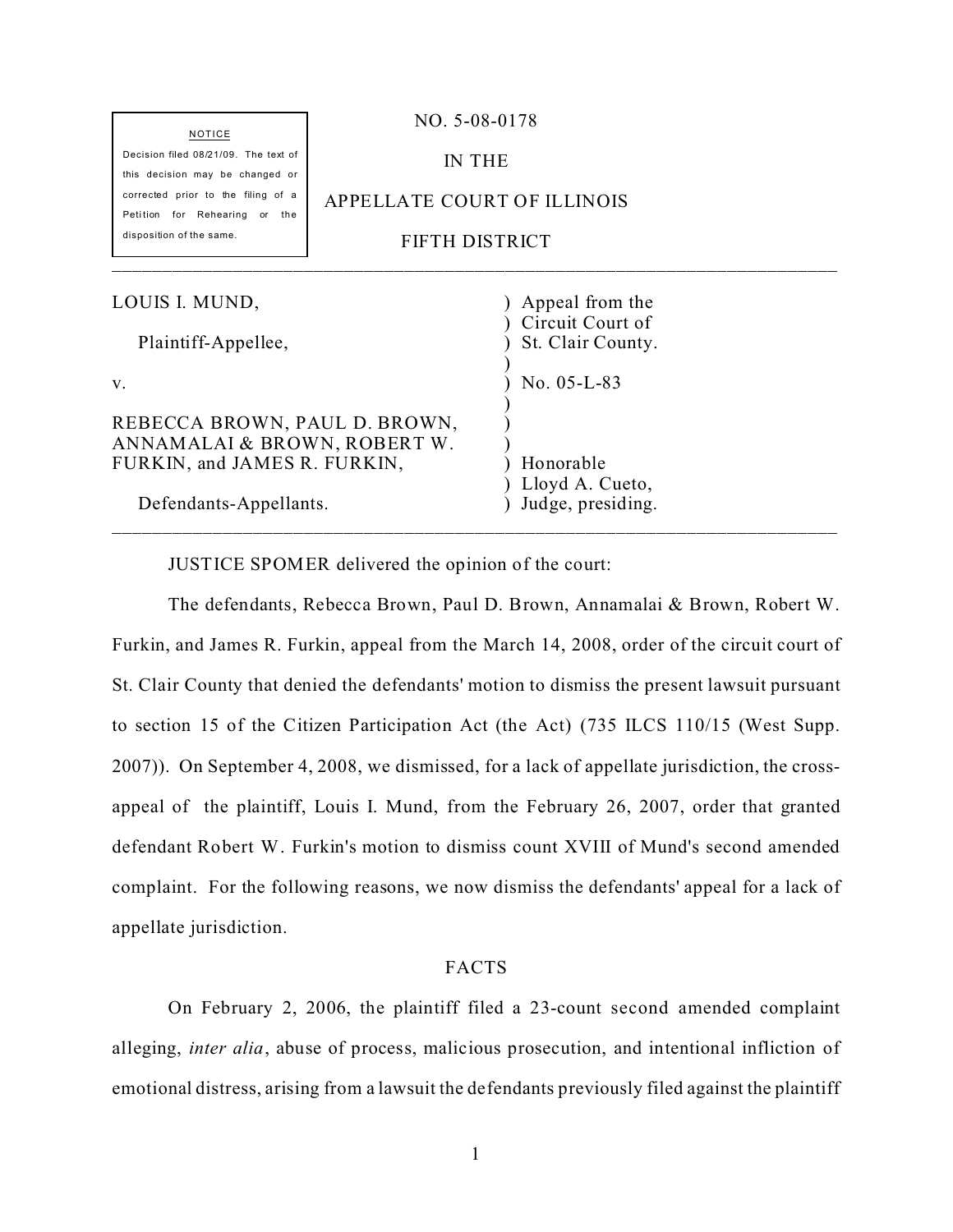in federal court. On December 5, 2006, defendant Robert Furkin filed a motion to dismiss count XVIII against him, which alleged a breach of contract. On February 26, 2007, the court granted Furkin's motion but dismissed count XVII, although it appears from the pleadings and the notice of cross-appeal that the court intended to dismiss count XVIII.

On January 17, 2008, Paul Brown and Annamalai & Brown moved to dismiss counts VI through XV against them pursuant to section 15 of the Act (735 ILCS 110/15 (West Supp. 2007)). The Act aims to protect defendants from "Strategic Lawsuits Against Public Participation" (SLAPPs), which harass citizens for exercising constitutional rights, such as the right to petition the government. See 735 ILCS 110/5 (West Supp. 2007). On February 1, 2008, Robert Furkin and Rebecca Brown also moved to dismiss the lawsuit on the same basis. On March 14, 2008, the trial court denied both motions to dismiss. On April 10, 2008, the defendants filed a timely notice of appeal. On April 17, 2008, the plaintiff filed a timely cross-appeal.

On August 13, 2008, this court, on its own motion, entered a rule-to-show-cause order, addressing the issue of appellate court jurisdiction over both the appeal and the crossappeal. The order questioned whether the Act violates the separation-of-powers clause of the Illinois Constitution (Ill. Const. 1970, art. II, §1) because section 20(a) of the Act (735 ILCS 110/20(a) (West Supp. 2007)) grants a right to appeal from an interlocutory order, contrary to Illinois Supreme Court rules. The order also notified the Attorney General and granted her the opportunity to intervene, pursuant to Supreme Court Rule 19(c) (210 Ill. 2d R. 19(c)), for the purpose of defending the legitimacy of section 20(a). In addition, the order questioned whether the cross-appeal was premature because in order for the appellate court to review the dismissal of a single count of a multicount complaint, Supreme Court Rule 304(a) (210 Ill. 2d R. 304(a)) requires the trial court to find no just reason to delay appeal. The trial court order dismissing count XVIII did not include that finding.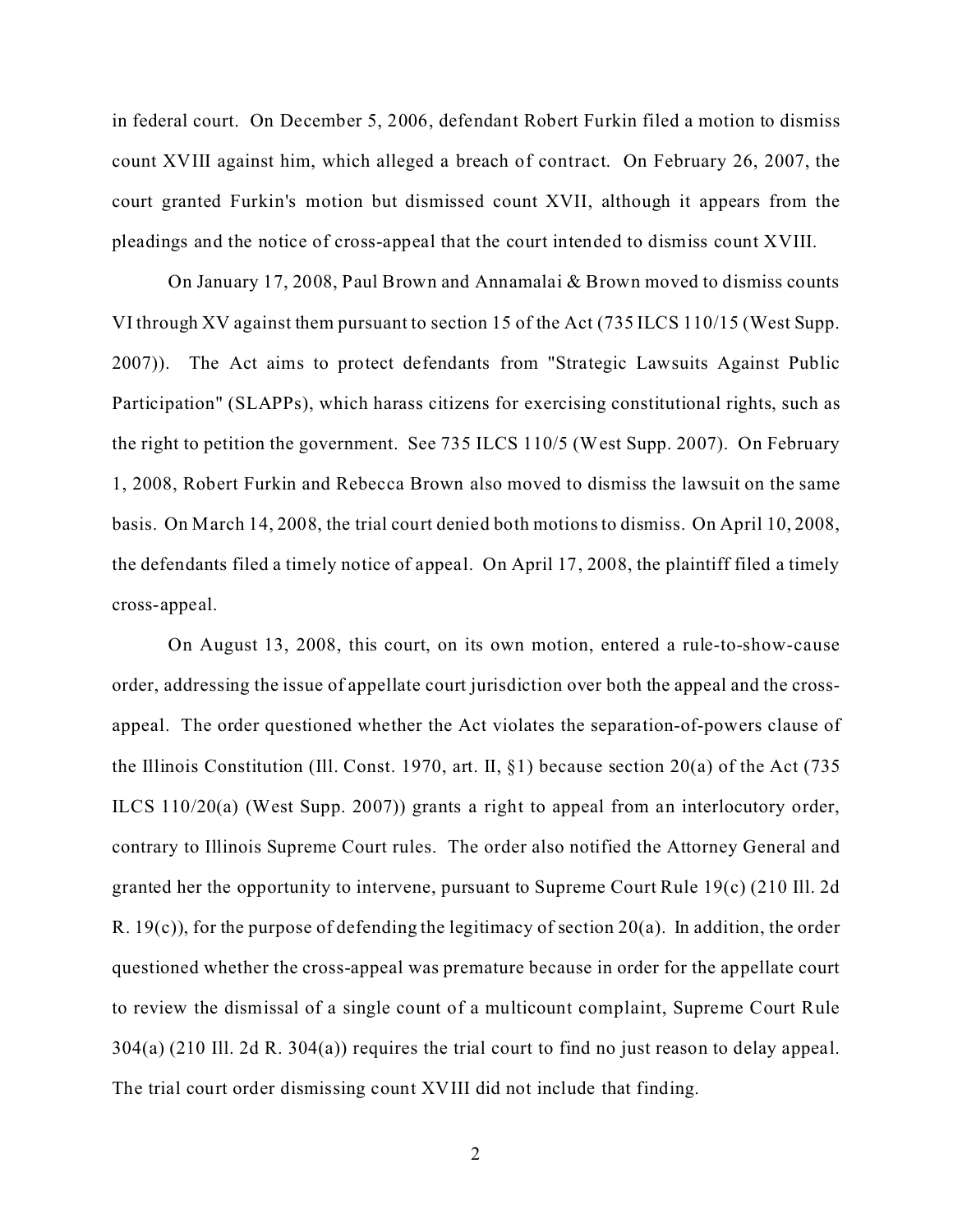On September 4, 2008, after receiving no response to the show-cause order regarding Rule 304(a), this court entered an order dismissing the cross-appeal for a lack of appellate jurisdiction. On September 17, 2008, the Attorney General responded to the rule to show cause, stating that she elected not to intervene in the appeal. The plaintiff and the defendants filed supplemental briefs addressing the separation-of-power issues raised in the rule to show cause.

#### ANALYSIS

The threshold issue in this case is whether we have subject matter jurisdiction over the appeal. "[T]he appellate court has an independent duty to consider its jurisdiction before proceeding to the merits of the case. When jurisdiction is lacking, the court must dismiss the appeal on its own motion." *Almgren v. Rush-Presbyterian-St. Luke's Medical Center*, 162 Ill. 2d 205, 210 (1994).

We note that "only final judgments or orders are appealable [as of right] unless the particular order falls within one of the \*\*\* specified exceptions enumerated by Illinois Supreme Court Rule 307." *Rogers v. Tyson Foods, Inc.*, 385 Ill. App. 3d 287, 288 (2008). In the present case, the appeal is from an order denying two motions to dismiss. However, "[t]he denial of a motion to \*\*\* dismiss, of itself, is not a final and appealable order within the purview of \*\*\* Supreme Court Rule[] 307 \*\*\*. It is a mere interlocutory order, which does not \*\*\* give this court jurisdiction on appeal." *George F. Mueller & Sons, Inc. v. Daly*, 124 Ill. App. 2d 265, 267 (1970). Thus, we find that supreme court rules do not give us jurisdiction over this case without a final judgment.

The defendants argue that Supreme Court Rule 307(a) (188 Ill. 2d R. 307(a)) grants this court jurisdiction because it allows an interlocutory appeal from the denial of an injunction and the defendants' motions to dismiss sought, in essence, an injunction to stop the plaintiff from pursuing a SLAPP suit against them. We find this argument unpersuasive.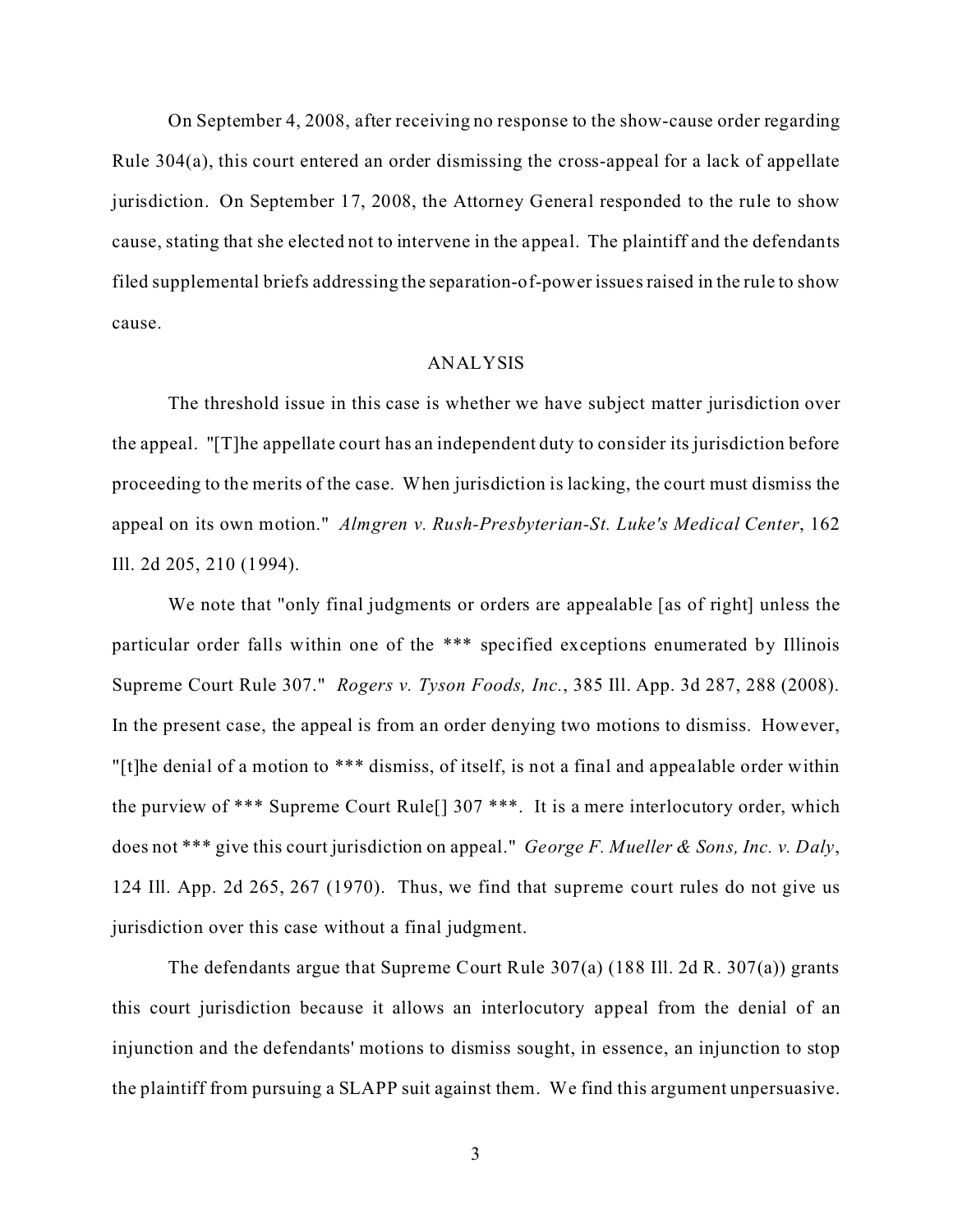Under this analysis, every motion to dismiss would be a request for an injunction to stop a lawsuit and would be immediately appealable. Yet, as explained above, motions to dismiss are not final and appealable under Rule 307(a). See *George F. Mueller & Sons, Inc.*, 124 Ill. App. 2d at 267.

In spite of the well-established principle that only final judgments or supreme court rule exceptions give this court jurisdiction to hear appeals, the defendants argue that section  $20(a)$  of the Act confers subject matter jurisdiction on this court. Section  $20(a)$  provides as follows:

"(a) On the filing of any motion as described in Section 15 ['to dispose of a claim \*\*\* on the grounds that the claim is based on, relates to, or is in response to any act or acts of the moving party in furtherance of the moving party's rights of petition, speech, association, or to otherwise participate in government' (735 ILCS 110/15 (West Supp. 2007))], a hearing and decision on the motion must occur within 90 days after notice of the motion is given to the respondent. *An appellate court shall expedite any appeal or other writ, whether interlocutory or not, from a trial court order denying that motion or from a trial court's failure to rule on that motion within 90 days after that trial court order or failure to rule*." (Emphasis added.) 735 ILCS 110/20(a) (West Supp. 2007).

The definitions section states, " 'Motion' includes any motion to dismiss, for summary judgment, or to strike, or any other judicial pleading filed to dispose of a judicial claim." 735 ILCS 110/10 (West Supp. 2007). Thus, the defendants argue, section 20(a) of the Act grants them the right to appeal the order denying their motions to dismiss, whether interlocutory or not.

If, for the sake of argument, we were to interpret the language of the Act as the defendants request, to bestow jurisdiction on this court, we would encounter a constitutional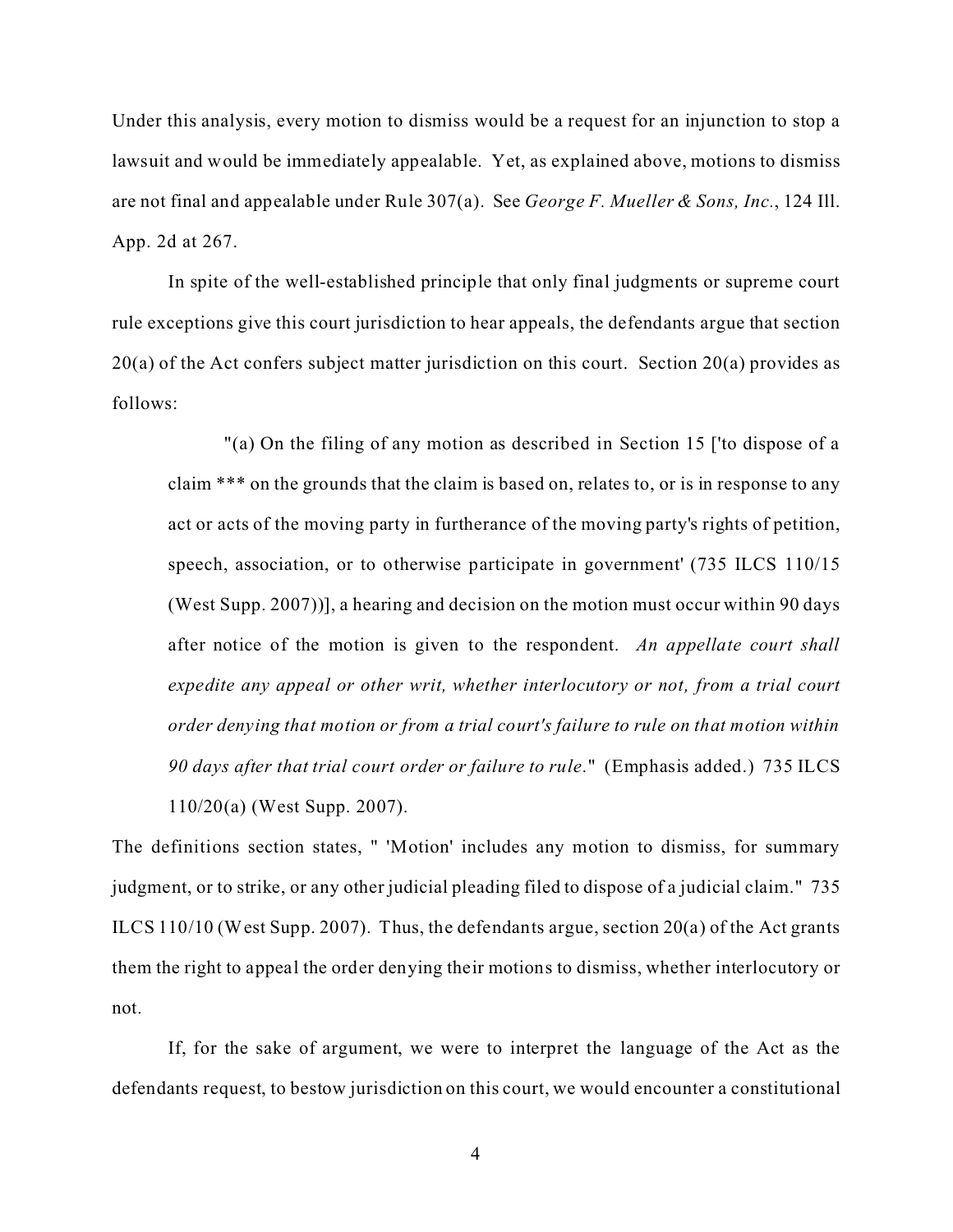conflict. The Illinois Constitution, article VI, section 6, grants the right to appeal from a final judgment only. Ill. Const. 1970, art. VI, §6. However, it gives the right to make rules governing interlocutory appeals exclusively to the supreme court. Ill. Const. 1970, art. VI, §6; *Almgren*, 162 Ill. 2d at 213. If a supreme court rule does not grant the right to appeal from a nonfinal judgment, then there is no right to an interlocutory appeal and the appellate court does not have jurisdiction to hear that appeal. *Hawes v. Luhr Brothers, Inc.*, 212 Ill. 2d 93, 106 (2004). Thus, a statute that claims to give a right to an interlocutory appeal not covered by supreme court rules or to give the appellate court jurisdiction over that appeal would violate article VI, section 6, of the constitution. Such a statute also would violate the separation-of-powers clause in article II, section 1, of the constitution: "The legislative, executive<sup>[,]</sup> and judicial branches are separate. No branch shall exercise powers properly belonging to another." Ill. Const. 1970, art. II, §1.

The supreme court has held other statutes unconstitutional when they granted interlocutory appeals as of right in circumstances not fitting the supreme court rules. In *In re Curtis B.*, the court severed the appeal provision in section 2-28(3) of the Juvenile Court Act of 1987 (705 ILCS 405/2-28(3) (West 1998)) as unconstitutional because the act allowed appeals of permanency orders as a matter of right. *In re Curtis B.*, 203 Ill. 2d 53, 60 (2002). The court found that these permanency orders were not final orders, stating, "A judgment is considered final 'if it terminates the litigation between the parties on the merits or disposes of the rights of the parties, either on the entire controversy or [on] a separate part thereof.' " *In re Curtis B.*, 203 Ill. 2d at 59 (quoting *R.W. Dunteman Co. v. C/G Enterprises, Inc.*, 181 Ill. 2d 153, 159 (1998)). Accordingly, the court struck the clause in the statute that allowed appeals as of right, holding that " '[a]ttempts by the legislature to make nonfinal judgments appealable violate article VI, section 6, of our constitution [citation]." *In re Curtis B.*, 203 Ill. 2d at 60 (quoting *Almgren*, 162 Ill. 2d at 213).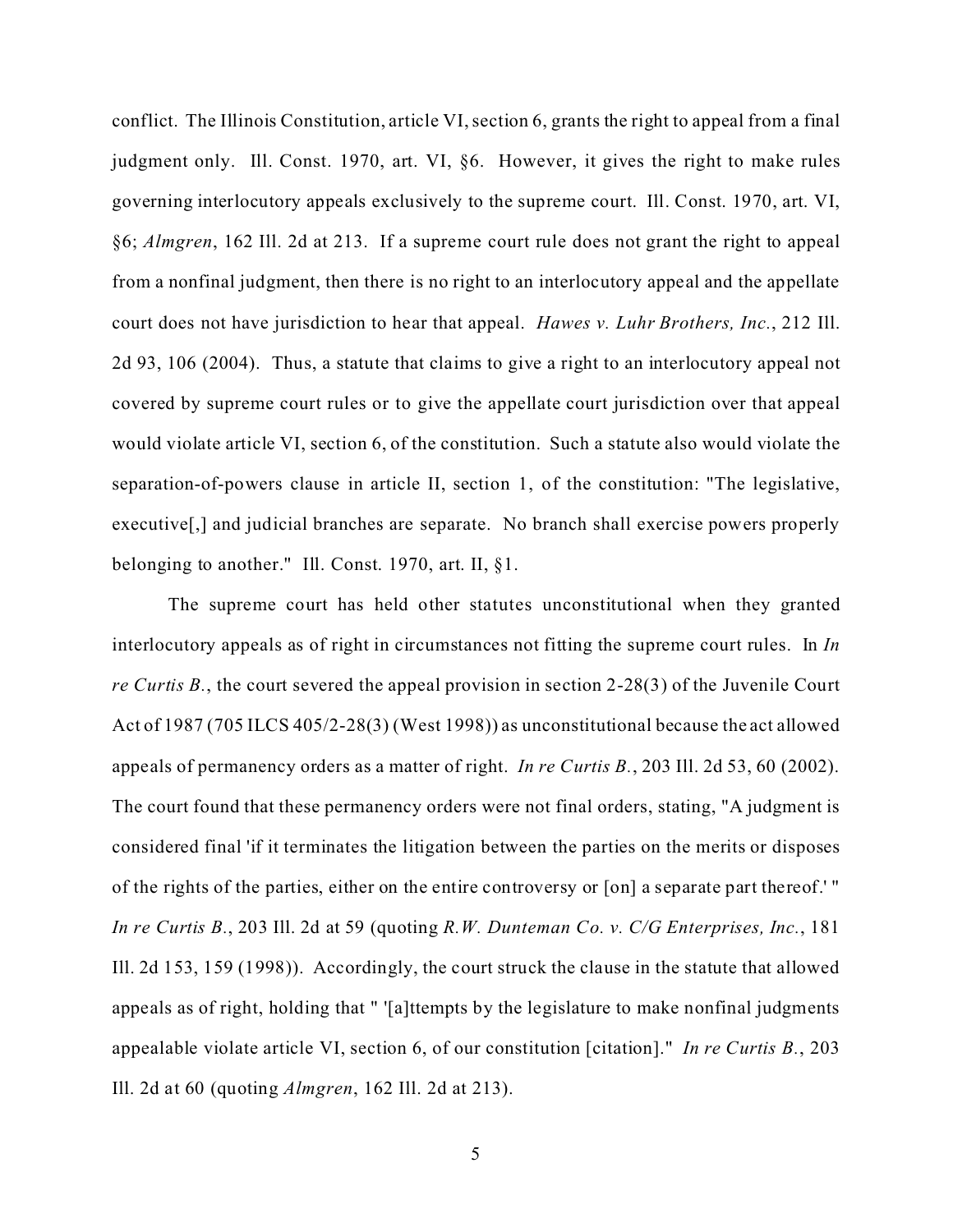Similarly, in *Almgren*, the supreme court held section 10(b) of the Mental Health and Developmental Disabilities Confidentiality Act (Ill. Rev. Stat. 1991, ch. 91½, par. 810(b)) unconstitutional:

"This court has previously held \*\*\* that attempts by the legislature to make nonfinal judgments appealable violate article VI, section 6, of our constitution [citation]. [Citation.] By that constitutional provision, the power to authorize appeals from other than final judgments is vested exclusively in this court. [Citation.] To the extent that section 10(b) of the Mental Health and Developmental Disabilities Confidentiality Act [citation] attempts to provide for appeals from less than final judgments, it is therefore an unconstitutional infringement by the legislature upon the rulemaking power of this court. [Citations.]" *Almgren*, 162 Ill. 2d at 213.

The supreme court thus vacated the appellate court's opinion and dismissed the appeal for a lack of appellate court jurisdiction. *Almgren*, 162 Ill. 2d at 217. Under the same principles, section 20(a) would not confer jurisdiction on this court in the absence of a final judgment, and to the extent the Act would attempt to provide for appeals from less than final judgments, it would be unconstitutional. In short, we do not have jurisdiction over this appeal.

#### **CONCLUSION**

For the foregoing reasons, we dismiss the appeal for a lack of appellate jurisdiction.

Appeal dismissed.

WELCH and GOLDENHERSH, JJ., concur.